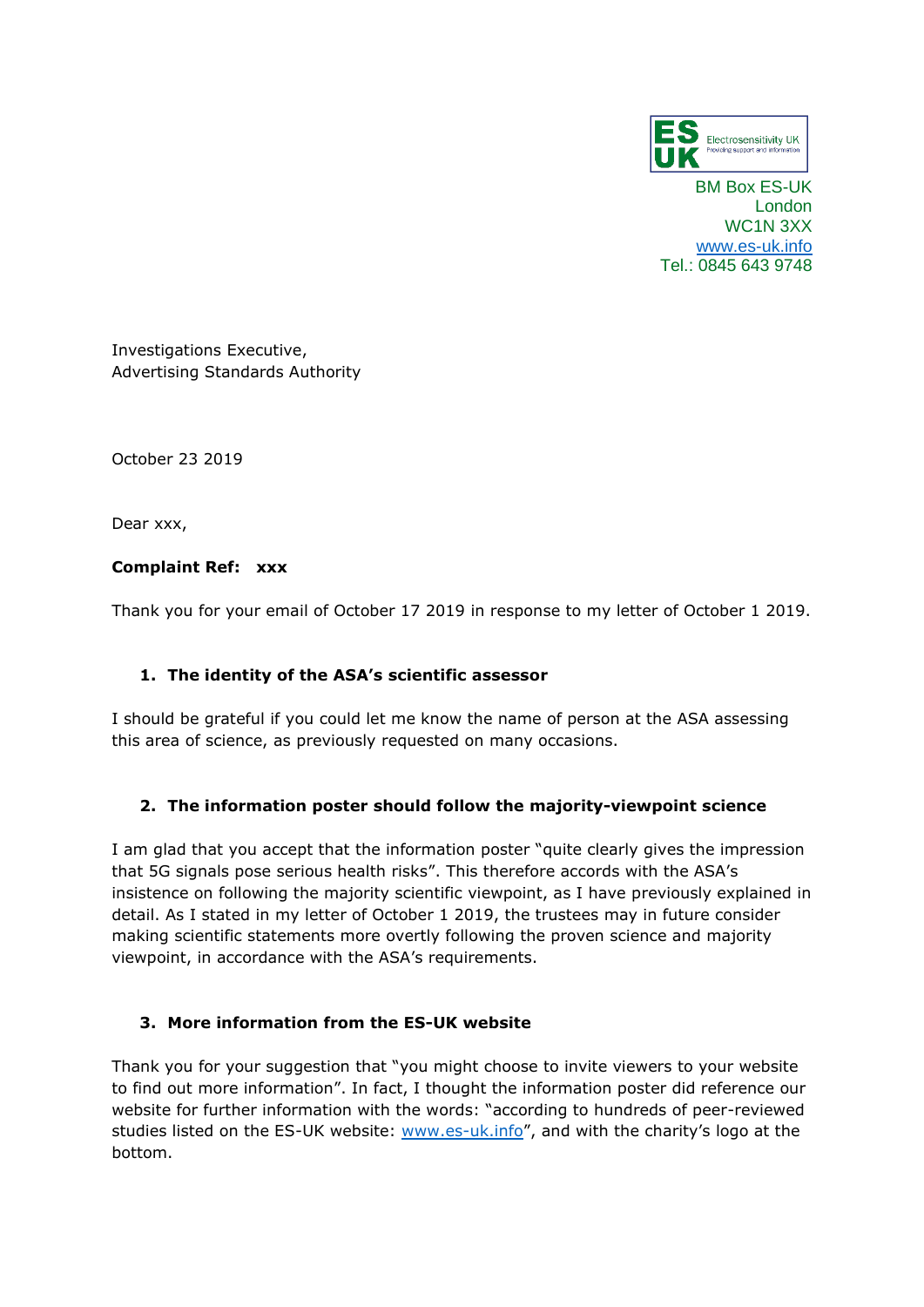### **4. Substantiation needed for all statements**

I note that you suggest that future information posters on 5G should remove "the impression that only the viewpoint that the signals pose health risks exists". However, according to the ASA's own insistence on being able to substantiate all claims, clearly such a claim cannot meet the ASA's own basic requirements, since there are no peerreviewed studies to substantiate a claim that radio frequency signals like 5G cannot pose health risks. Therefore your suggestion is ruled out by the ASA's own rules.

### **5. Full substantiation already provided**

My letter of October 1 2019 fully exonerated the information poster on your charges of 3.1: misleading, and 3.13: exaggeration, then made against it.

I note that of October 17 2019 you have added the charge of 3.7: substantiation. The information poster deliberately fully substantiates itself by providing the sources of each of its statements. I trust that your unnamed assessor has access to the usual research databases and is therefore able to substantiate these statements for him/herself. In case he/she does not, I'll add some references and studies below.

Has your unidentified assessor access to the scientific literature from 1953 which fully substantiates the information in the information poster? The year 1953 was when Schwan made his long-invalidated claim that the only adverse effect of RF radiation was heating. No expert scientist in this field still follows his mistake. The only people who do follow his mistake are the small minority-viewpoint cartel of lobbyists in the WHO, ICNIRP, AGNIR, PHE and DHSC supporting the wireless radiation industry, as I explained at length in my letter of October 1 2019. The literature since 1953 shows that the scientific evidence fully supports the dangers of low-level RF radiation exposure. In fact, the year 1953 was when RF radiation was first shown to cause cancer.

I have already explained this at length to the ASA and your unidentified assessor. For instance, as regards an ASA's previous request for 3.7: substantiation, on July 4 2017 I suppled 17 studies in full and many links, which were all wrongly assessed by the ASA's unidentified assessor as not substantive. Again, on August 8 2017 I supplied a response of 137 pages with over 400 quotations and references, and over 70 studies in full and many links, all of which the ASA assessed wrongly as not substantive.

The scientific evidence has grown significantly over the last two years since 2017 in substantiation of the scientific evidence presented by the information poster.

Since then, I have not seen a single peer-reviewed study by the ASA, or its unnamed assessor, or anyone else, disproving all these 87 studies, or become aware of the ASA's unidentified assessor writing to each author to tell them that their study has been disproved by the ASA.

*Trustees:* Michael Bevington, Sarah Dacre, Brian Stein CBE, Dr Andrew Tresidder, Phil Watts *Medical Advisors:* Dr Dietrich Klinghardt, Dr Erica Mallery-Blythe *Scientific Advisors:* Dr Andrew Goldsworthy, Dr Magda Havas, Prof. Denis Henshaw, Prof. Olle Johansson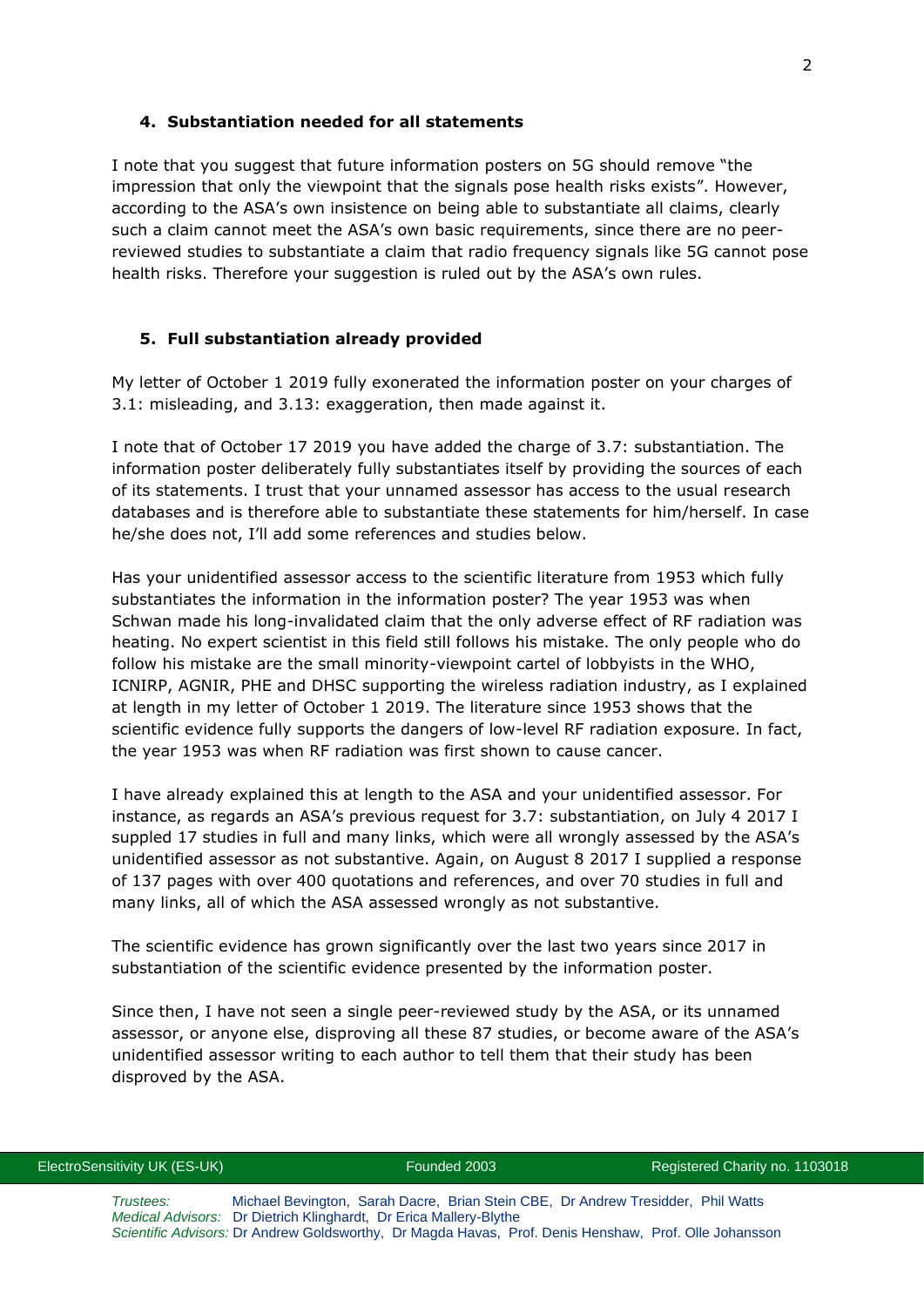### **6. Still awaiting:**

# **(a) the ASA's detailed review of studies already supplied, and (b) substantive peer-reviewed studies, not unsubstantiated minorityviewpoint opinion-pieces**

I still await from the ASA:

- (a) a detailed review of all the studies already supplied to the ASA, including the ASA's provision of even one peer-reviewed study proving that RF radiation is always safe, and
- (b) the replacement of the ASA's reliance of September 27 2019, and previously, on non-peer-reviewed, and therefore unsubstantiated, opinion-pieces by the minority-viewpoint cartel of WHO, DHSC and a member of the research service at the European parliament.

The ASA should replace its use of unsubstantiated opinion-pieces and instead provide peer-reviewed studies. To prove that 5G is safe, the ASA must provide peer-reviewed studies proving that 5G has been proved safe, according to the ASA's own requirements for substantiation.

Yours sincerely,

Mochae Buff.

Michael Bevington Chair, ES-UK trustees. [michael@es-uk.info](mailto:michael@es-uk.info)

*Some studies and references substantiating the statements on the Information Poster:*

### **Professor Martin Pall:**

- Pall ML et al.: "Elevated nitric oxide/peroxynitrite mechanism for the common etiology of multiple chemical sensitivity, chronic fatigue syndrome, and posttraumatic stress disorder" *Ann N Y Acad Sci.* (2001) [PMID: 12000033.](https://www.ncbi.nlm.nih.gov/pubmed/12000033)
- Pall ML: "Nitric oxide synthase partial uncoupling as a key switching mechanism for the NO/ONOO- cycle" *Med Hypotheses.* (2007) [PMID: 17448611.](https://www.ncbi.nlm.nih.gov/pubmed/17448611)
- Pall ML et al.: "The NO/ONOO- cycle as the etiological mechanism of tinnitus" *Int Tinnitus J.* (2007) [PMID: 18229788.](https://www.ncbi.nlm.nih.gov/pubmed/18229788)
- Pall ML: "Electromagnetic fields act via activation of voltage-gated calcium channels to produce beneficial or adverse effects" *J Cell Mol Med.* (2013) PMID: [23802593.](http://www.ncbi.nlm.nih.gov/pubmed/23802593) [PMC3780531.](https://www.ncbi.nlm.nih.gov/pmc/articles/PMC3780531/)
- Pall ML: "Microwave electromagnetic fields act by activating voltage-gated calcium channels: why the current international safety standards do not predict biological hazard" *Recent Res Devel Mol Cell Biol.* (2014). [Article.](http://www.electricalpollution.com/documents/Pallmicrow-vgccnoheat.pdf)

| ElectroSensitivity UK (ES-UK) | Founded 2003                                                                                                                                          | Registered Charity no. 1103018 |
|-------------------------------|-------------------------------------------------------------------------------------------------------------------------------------------------------|--------------------------------|
| Trustees:                     | Michael Bevington, Sarah Dacre, Brian Stein CBE, Dr Andrew Tresidder, Phil Watts<br>Medical Advisors: Dr Dietrich Klinghardt, Dr Erica Mallery-Blythe |                                |
|                               | Scientific Advisors: Dr Andrew Goldsworthy, Dr Magda Havas, Prof. Denis Henshaw, Prof. Olle Johansson                                                 |                                |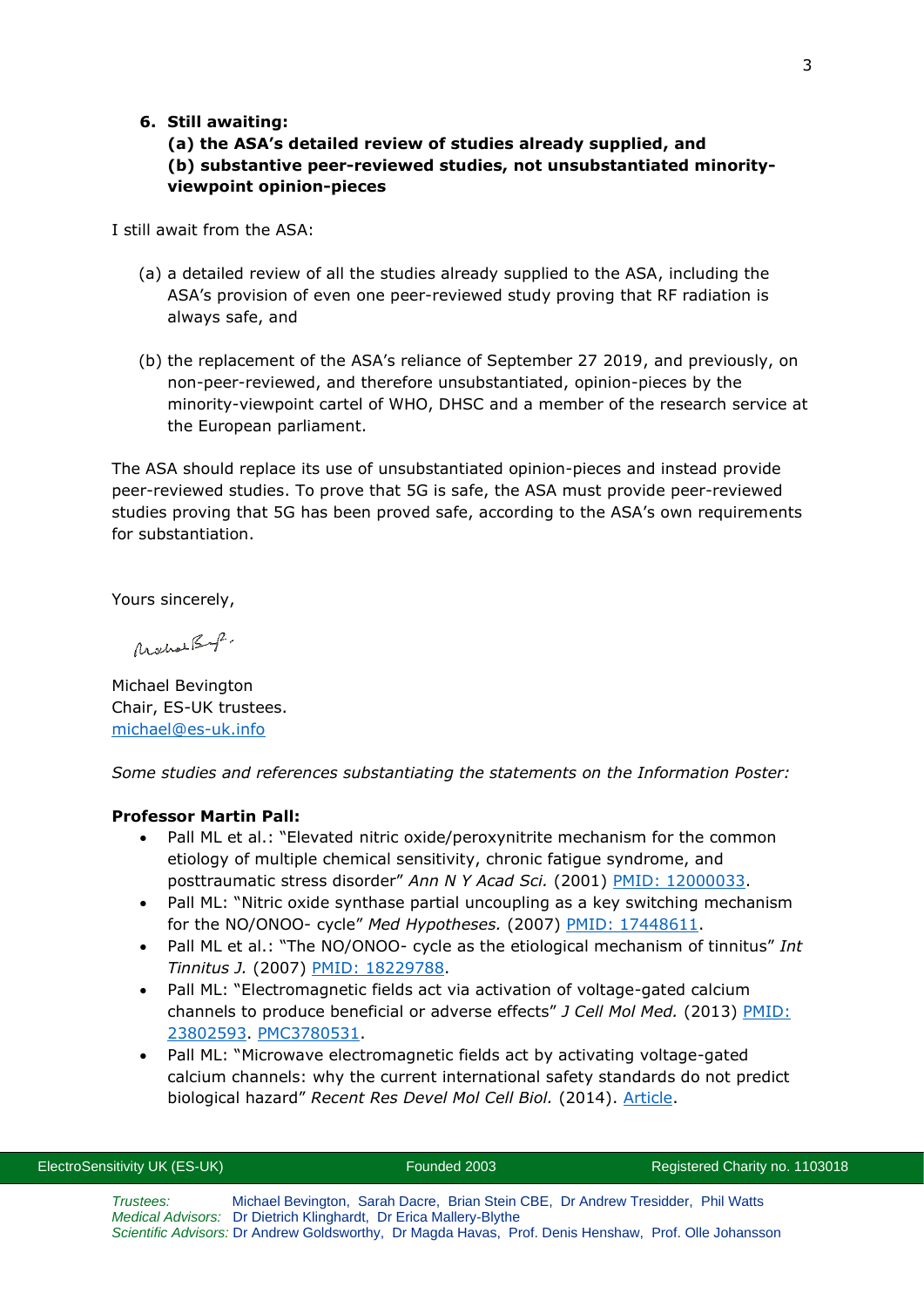- Pall ML: "How to Approach the Challenge of Minimizing Non-Thermal Health Effects of Microwave Radiation from Electrical Devices" *Int J Innovat Res Engin Management (IJIREM).* (2015) [Article.](http://www.ijirem.org/DOC/13_%20IREM227eae34922-5dfb-469c-8b9a-1b1582fb0e8b.pdf)
- Pall ML: "Microwave frequency electromagnetic fields (EMFs) produce widespread neuropsychiatric effects including depression" *J Chem Neuroanat.* (2015) [PMID:](http://www.ncbi.nlm.nih.gov/pubmed/26300312)  [26300312.](http://www.ncbi.nlm.nih.gov/pubmed/26300312) [Article.](https://www.sciencedirect.com/science/article/pii/S0891061815000599?via%3Dihub)
- Pall ML et al.: "Nrf2, a master regulator of detoxification and also antioxidant, anti-inflammatory and other cytoprotective mechanisms, is raised by health promoting factors" *Sheng Li Xue Bao. [Acta Physiologica Sinica]* (2015) [PMID:](https://www.ncbi.nlm.nih.gov/pubmed/25672622)  [2567262.](https://www.ncbi.nlm.nih.gov/pubmed/25672622)
- Pall ML: "Scientific evidence contradicts findings and assumptions of Canadian Safety Panel 6: microwaves act through voltage-gated calcium channel activation to induce biological impacts at non-thermal levels, supporting a paradigm shift for microwave/lower frequency electromagnetic field action" *Rev Environ Health.* (2015) [PMID: 25879308.](http://www.ncbi.nlm.nih.gov/pubmed/25879308)
- Pall ML: "Electromagnetic Fields Act Similarly in Plants as in Animals: Probable Activation of Calcium Channels via Their Voltage Sensor" *Curr Chem Biol.* (2016) [Article.](http://www.eurekaselect.com/141390)
- Pall ML: "List of 170 Reviews on Non-thermal Effects of Microwave/Intermediate [Frequency EMFs"](http://electromagnetichealth.org/electromagnetic-health-blog/153-reviews/) (Electromagnetic Health, 2017) [Article.](http://electromagnetichealth.org/wp-content/uploads/2017/12/170-Reviews.pdf)
- Pall ML: "Wi-Fi is an important threat to human health" *Environ Res.* (2018) [PMID: 29573716.](https://www.ncbi.nlm.nih.gov/pubmed/29573716) [Article.](https://www.sciencedirect.com/sdfe/pdf/download/file/pii/S0013935118300355/1-s2.0-S0013935118300355-main.pdf)
- Pall M: "How Cancer Can Be Caused by Microwave Frequency Electromagnetic Field (EMF) Exposures: EMF Activation of Voltage-Gated Calcium Channels (VGCCs) Can Cause Cancer Including Tumor Promotion, Tissue Invasion, and Metastasis via 15 Mechanisms" ch.7 in: Markov M (ed.): *Mobile Communications and Public Health.* CRC Press. (2018) ISBN 9781138568426. [Abstract.](https://www.taylorfrancis.com/books/e/9780203705100)
- Professor M Pall: "5G: Great risk [for EU, U.S. and International Health!](https://www.salzburg.gv.at/gesundheit_/Documents/Pall-EU-EMF2018-6-11US3.pdf)  [Compelling Evidence for Eight Distinct Types of Great Harm Caused by](https://www.salzburg.gv.at/gesundheit_/Documents/Pall-EU-EMF2018-6-11US3.pdf)  [Electromagnetic Field \(EMF\) Exposures and the Mechanism that Causes](https://www.salzburg.gv.at/gesundheit_/Documents/Pall-EU-EMF2018-6-11US3.pdf)  [Them"](https://www.salzburg.gv.at/gesundheit_/Documents/Pall-EU-EMF2018-6-11US3.pdf) (May 2018, 90 pages)
- Professor M Pall: "Dr. Martin Pall To The NIH: "The 5G Rollout Is Absolutely [Insane""](https://www.youtube.com/watch?v=kBsUWbUB6PE) (August 2018, 9 min.)
- Professor M Pall: "Totally insane': Telecomm Industry ignores 5G dangers" (RT America, March 6 2019, 6 min)
- Professor M Pall: ["5G als ernste globale Herausforderung](http://kompetenzinitiative.net/KIT/wp-content/uploads/2019/04/2019-03-25_RZ-pall-webvorlage.pdf)  gesundheitliche [Gefährdungen des Mobilfunks"](http://kompetenzinitiative.net/KIT/wp-content/uploads/2019/04/2019-03-25_RZ-pall-webvorlage.pdf) (Kompetenzinitiative zum Schutz von Mensch, Umwelt und Demokratie e.V., Germany. 2019. Broschüre (Wirkungen des Mobil- und Kommunikationsfunks) 12: 120)
- Professor M Pall: ["5G Could Wipe Out Humans, Plants, Animals"](https://www.youtube.com/watch?v=4GqnAZHqBrY) (Talk Digital Network, June 24 2019, 35 min.)

# **Céline Fremault, Brussels:**

**["Radiation concerns halt Brussels 5G development, for now"](http://www.brusselstimes.com/brussels/14753/radiation-concerns-halt-brussels-5g-for-now?fbclid=IwAR3QeGIu-ZtFfr-0Aq2alU0BbYq6etxYKpE0rnagXirPPnV5pdLHZbdbYIU) (Brussels Times,** April 1 2019)

| Trustees: | Michael Bevington, Sarah Dacre, Brian Stein CBE, Dr Andrew Tresidder, Phil Watts                      |
|-----------|-------------------------------------------------------------------------------------------------------|
|           | <i>Medical Advisors:</i> Dr Dietrich Klinghardt, Dr Erica Mallery-Blythe                              |
|           | Scientific Advisors: Dr Andrew Goldsworthy, Dr Magda Havas, Prof. Denis Henshaw, Prof. Olle Johansson |

ElectroSensitivity UK (ES-UK) Founded 2003 Registered Charity no. 1103018